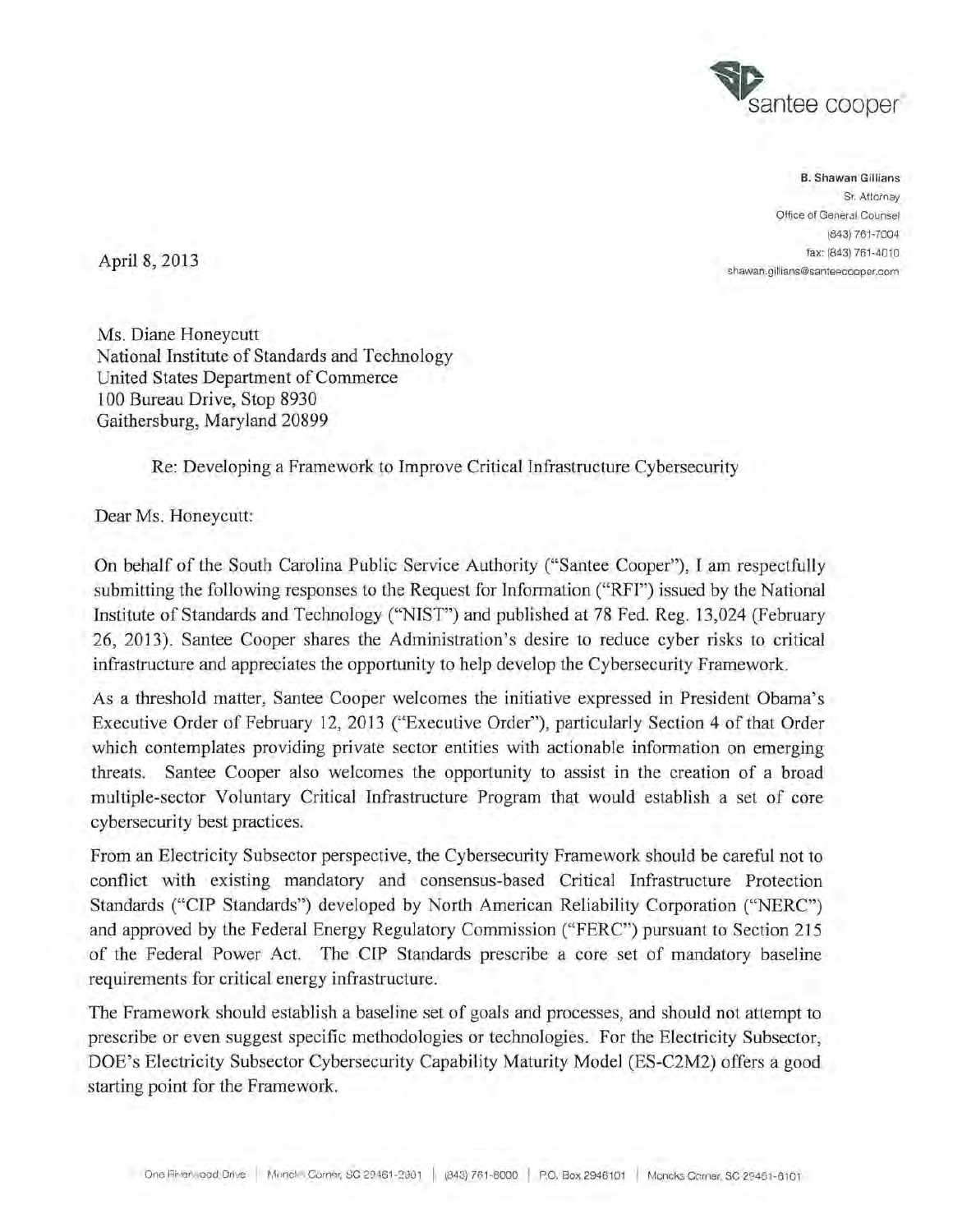Santee Cooper Responses to Feb. 26, 2013 NIST RFI Page 2

> Below, Santee Cooper will respond to the three groups of the questions in the order in which they appear in the RFI.

### I. SANTEE COOPER RESPONSES TO NIST RFI

#### A. Current Risk Management Practices

1. What do organizations see as the greatest challenges in improving cybersecurity practices across critical infrastructure?

The following would be included among the greatest challenges from an organizational perspective:

- Establish a single, unified and fully integrated corporate approach to proactively managing cybersecurity challenges.
- Improve cybersecurity threat information sharing cross-sector to enable a more proactive response to improve system reliability and mitigate systems unavailability.
- Improve DoS and DDoS attack response solutions.
- Improve workforce development and training to mitigate social engineering, phishing, and other threats.

### 2. What do organizations see as the greatest challenges in developing a cross-sector standards-based Framework for critical infrastructure?

A cross-sector critical infrastructure framework that is too flexible may fail to provide standards that effectively protect all critical infrastructure equally. On the other hand, a cross-sector framework that is too rigid may require some sectors to implement standards that may not be applicable, or may be detrimental, to their mission.

Meeting the needs of all critical infrastructure sectors with a single, balanced, realworld framework could become a costly, resource intensive endeavor. The "single bullet" approach, while attractive, seems impractical and umealistic given the sensitive, critical nature of the infrastructure being protected. In contrast, sectorspecific frameworks could be developed relatively quickly using mature cybersecurity programs that exist today within the Energy Sector.

Finally, it should be noted that the organizations in the Energy Sector have been implementing highly secure, robust cybersecurity architectures, policies, procedures, and standards for over a decade.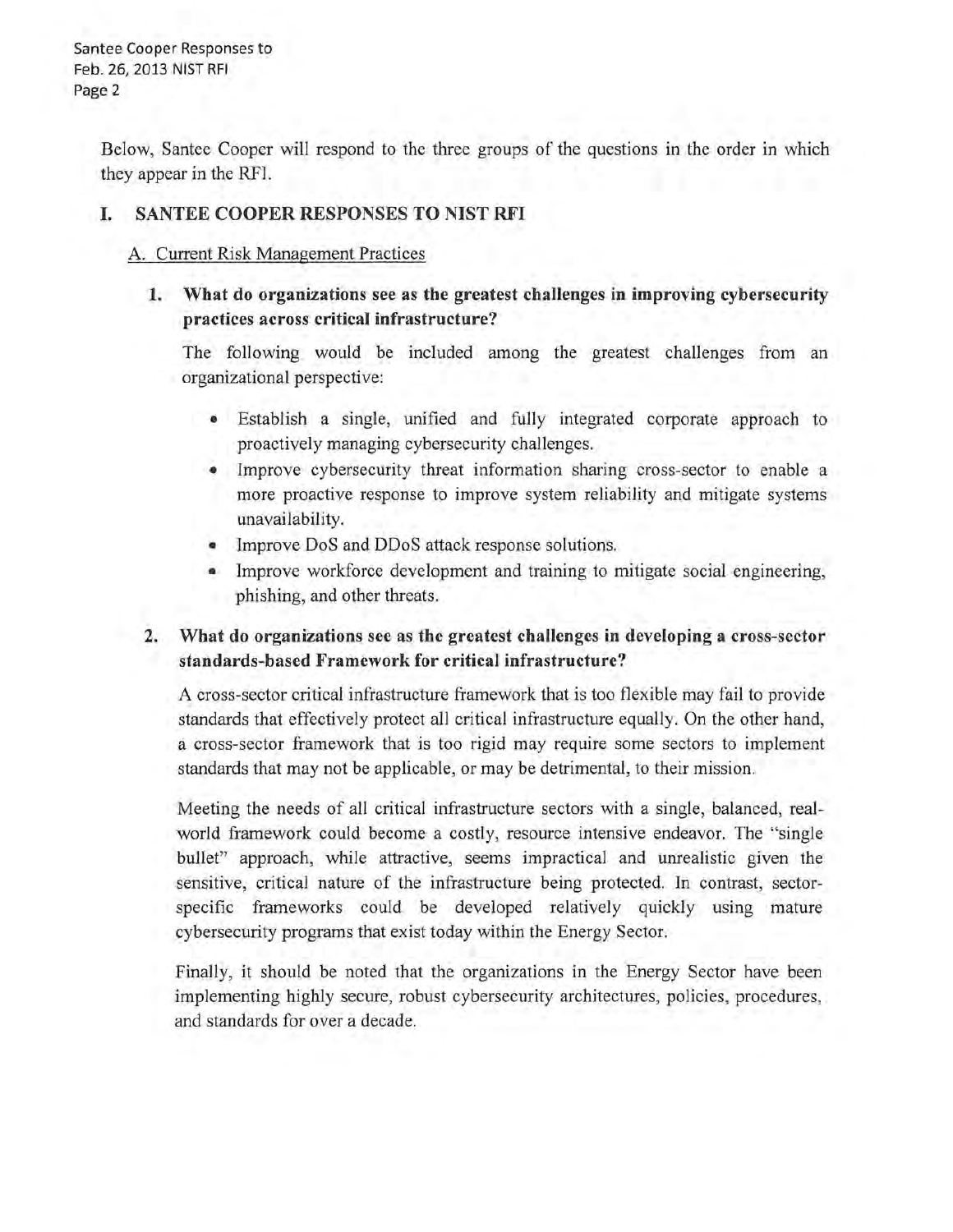# 3. Describe your organization's policies and procedures governing risk generally and cybersecurity risk specifically. How does senior management communicate and oversee these policies and procedures?

As a bulk power provider, Santee Cooper operates in accordance with the Reliability Standards established by NERC, including those standards related to Critical Infrastructure Protection. Additionally, Santee Cooper has implemented its own internal cybersecurity policies, procedures, and standards relating to information and systems security. In particular Santee Cooper has promulgated standards on the company's IT security in general, and specific standards on information classification and protection, system and network administration, secure access controls, virus protection, password administration, secure remote access administration, and security exceptions procedures. The company also administers a corporate security awareness program. These policies, procedures, and standards are all communicated through educational programming, required training, and through the company's internal webpage, to which all employees have access.

Santee Cooper's senior management oversees the above through its creation and oversight of the Corporate Information Resource Council which directs the work of the Corporate Cybersecurity Committee. Both the Council and the Committee meet on a monthly basis.

# 4. Where do organizations locate their cybersecurity risk management program/office?

Santee Cooper's IT Security Unit is responsible for the day-to-day implementation, operation, and management of the company's cybersecurity management program/policy. This unit is housed at the company's headquarters. The corporate committees responsible for the creation of the company's cybersecurity management program are comprised of representatives from all areas of the company. These committees meet on a monthly basis.

# S. How do organizations define and assess risk generally and cybersecurity risk specifically?

Santee Cooper views risk as acts that would threaten to negatively impact the confidentiality, integrity, or availability of Santee Cooper information or systems. To assess these risks, in 2004 Santee Cooper established a Business Impact Analysis (BIA) process that is used to determine the corporate impact (risk) associated with each networked system. The BIA is used to assess the impact that a system being compromised would have via disclosure, modification, or unavailability. The BIA measures the cost of a system compromise through determination of any Loss of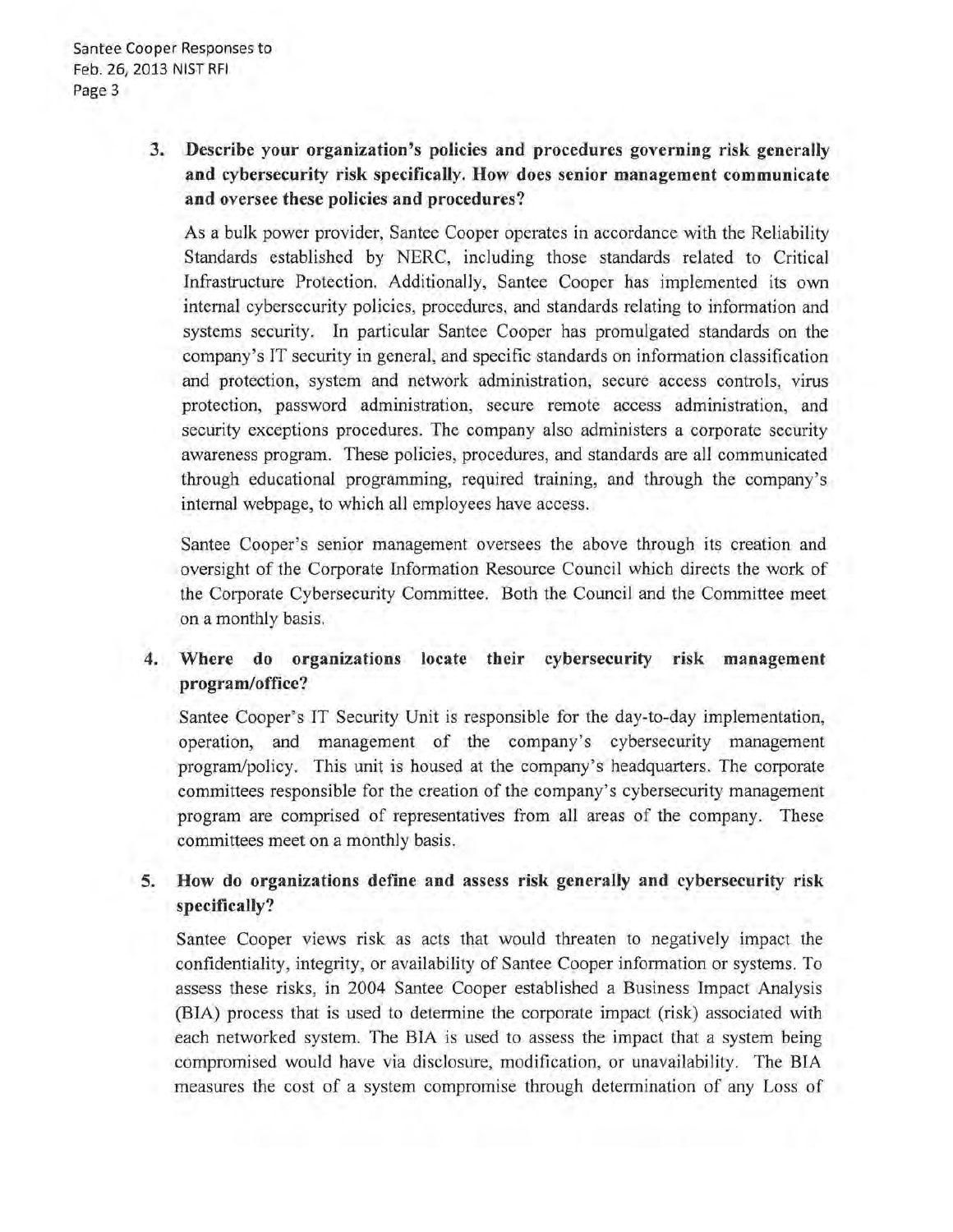Competitive Advantage, Operational Disruption, Denial of Service, Financial Loss, or Legal Transgression resulting from a disclosure, modification or system failure.

# 6. To what extent is cybersecurity risk incorporated into organizations' overarching enterprise risk management?

Cybersecurity risk is fully incorporated into Santee Cooper's enterprise risk management process. Every system must undergo a risk assessment before it is implemented and thereafter again at each upgrade cycle. Santee Cooper's Corporate Cybersecurity Committee is the cybersecurity governing body that oversees all cybersecurity initiatives.

# 7. What standards, guidelines, best practices, and tools are organizations using to understand, measure, and manage risk at the management, operational, and technical levels?

Santee Cooper is a part of the Electricity Subsector and therefore must adhere to NERC's CIP Standards, which are part of a body of NERC Reliability Standards. These Standards necessarily address the risks to which the Electricity Subsector is exposed. The Standards were developed pursuant to authority granted to NERC under Section 215 of the Federal Power Act (16 U.S.C. §§ 79l-828c) and as such are mandatory and enforceable, carrying potential penalties of up to \$1 million per day, per violation.

In addition to adhering to mandatory industry standards Santee Cooper also employs best practices such as Defense in Depth Protection, Firewalls and Application Firewalls, Malware and Antivirus protection, Server Installation and Hardening Best Practice, Desktop Installation Best Practice, Internet Categorization Filtering, Disaster Recovery and High Availability Strategy, and Backup / Retention Strategy.

# 8. What are the current regulatory and regulatory reporting requirements in the United States (e.g. local, state, national, and other) for organizations relating to cybersecurity?

Electric utilities such as Santee Cooper are regulated by NERC, which was designated as the Electric Reliability Organization (ERO) by FERC pursuant to Section 2l5(c) of the Federal Power Act. NERC has used its authority to formulate, monitor, and enforce CIP Standards. Civil penalties can be imposed on entities not in auditable compliance with the CIP Standards.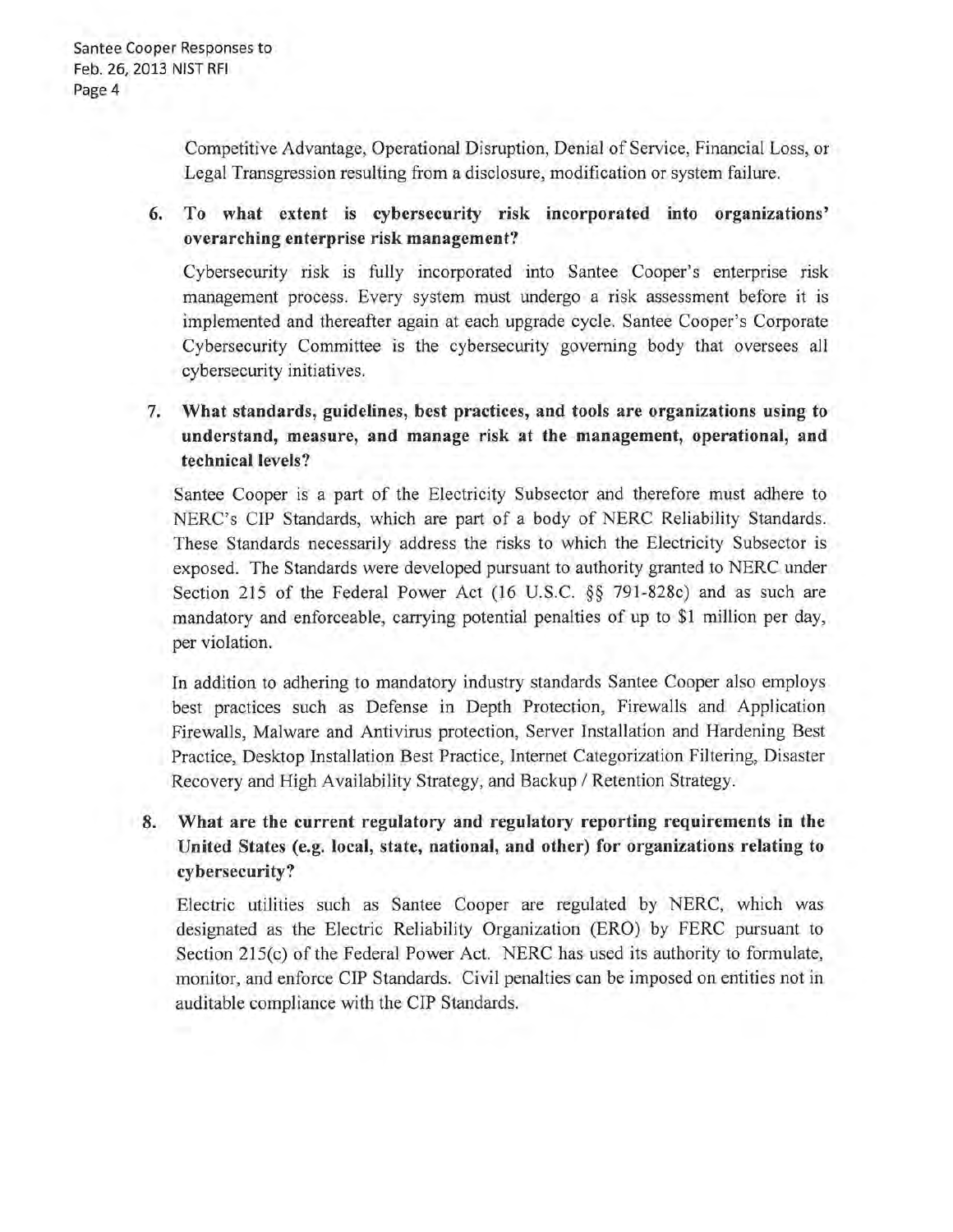# **9. What organizational critical assets are interdependent upon other critical physical and information infrastructures, including telecommunications, energy, financial services, water, and transportation sectors?**

Santee Cooper's industrial control systems, energy market systems, energy management systems, water management systems, and various energy generation, transmission, and distribution systems could be affected by other critical sectors such as communications and transportation. Sector analytic and communication/ coordination tools may also be affected by interdependent critical sectors. Interdependency impacts from other sectors could affect the Electricity Subsector (and the larger Energy Sector), including each of the sectors listed in the question, either with direct impacts, or by providing early advanced indications and warning of potential risks to the sector. These indications could be actionable, with timely mitigation guidance that could help reduce or eliminate threat exposure.

### **10. What performance goals do organizations adopt to ensure their ability to provide essential services while managing cybersecurity risk?**

**In** order to enhance its situational awareness, Santee Cooper monitors information provided through the ES-ISAC. As part of Santee Cooper's continuity of operations planning, it has identified those critical functions necessary to deliver electric power and maintains plans to restore those systems should the need arise. Santee Cooper has a mature cybersecurity program and has established recovery time objectives (RTOs) and recovery point objectives (RPOs) for incident response and recovery operations, and incorporate those objectives into disaster recovery and business continuity plans and procedures. Santee Cooper tests all RTO and RPO objectives on an annual basis to ensure that the restoration and recovery plans are effective. Maintaining the reliability of the Bulk Power System (BPS) is a core goal for Santee Cooper.

NERC has also established operational reliability standards including the Emergency Operations Planning (EOP) standards that address operational resilience through mandated backup and recovery goals. The EOP standards complement NERC's CIP Standards and are integrated into Santee Cooper's goals.

Additionally, Santee Cooper has established Corporate Security Goals to effectively support all IT Security objectives (e.g., testing & deploying security patches and virus protection) so that no major IT security incidents occur at any facilities.

**11. If your organization is required to report to more than one regulatory body, what information does your organization report and what has been your organization's reporting experience?** 

Not Applicable.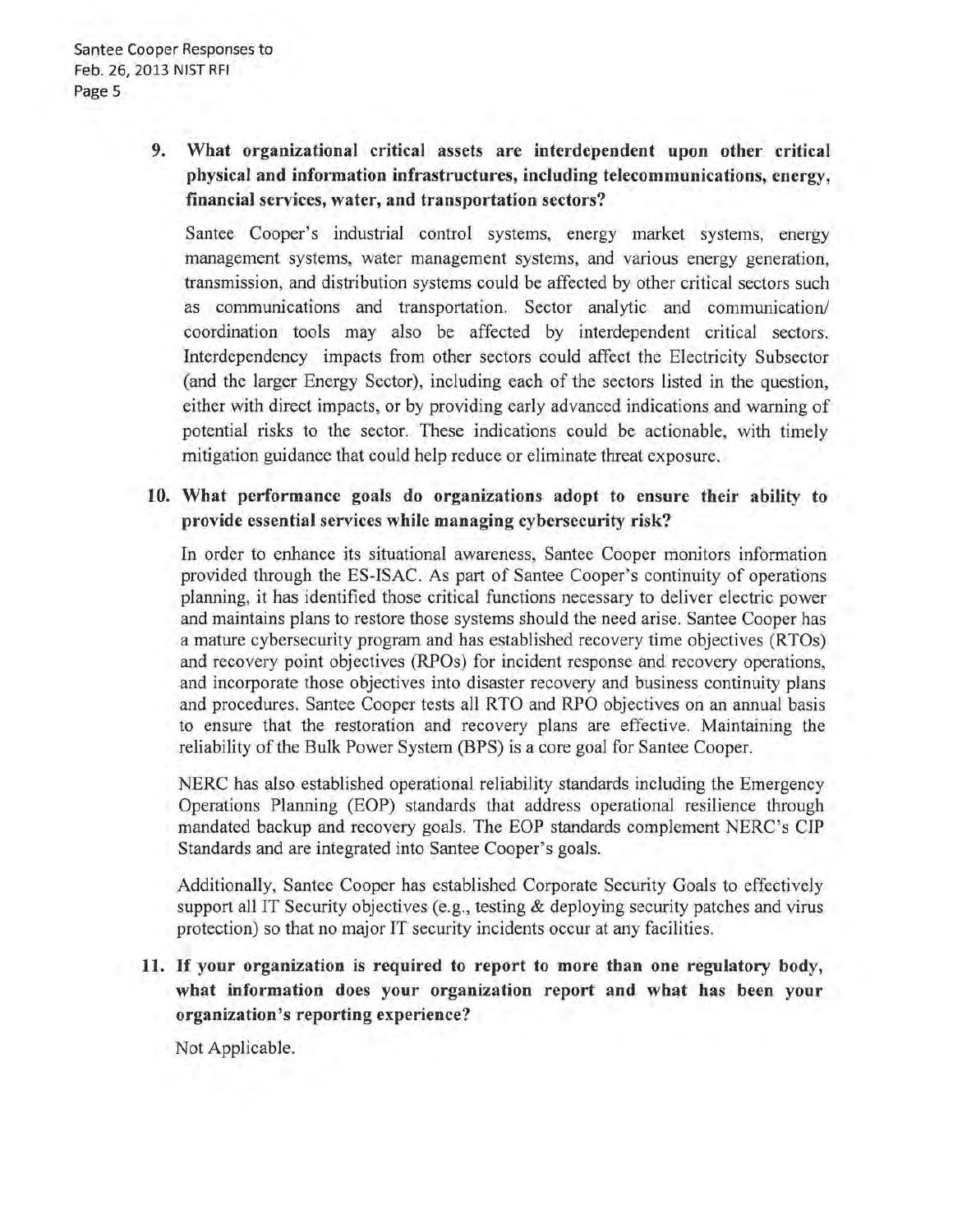# **12. What role(s) do or should national/international standards and organizations that develop national/international standards play in critical infrastructure cybersecurity conformity assessment?**

The Electricity Subsector is unique among critical infrastructure sectors in that it is regulated by national organizations, namely FERC and its certified Electric Reliability Organization, NERC, which play an active leadership role in developing mandatory cybersecurity standards as a part of its full body of comprehensive Reliability Standards. Santee Cooper believes that it has been beneficial to have national standards from a national organization, and believes that it has been best served by the fact that these national standards come from a national organization that is attuned to and has the necessary knowledge base to adopt standards that address the very unique risks and demands of the Electricity Subsector as opposed to a more generalized set of standards which would be applicable across sectors and subsectors and perhaps conflict with legally required standards which are already in place.

From a more general perspective, national and international standards and organizations could facilitate the development of sector specific frameworks to facilitate organizations and/or sectors that have not already adopted strong cybersecurity programs.

#### B. Use of Frameworks, Standards, Guidelines, and Best Practices

### **1. What additional approaches already exist?**

NERC, in its capacity as ERO, has developed as part of its Reliability Standards, a set of CIP Standards, which are mandatory and enforceable for all "users, owners and operators" of the BPS. The CIP Standards have recently completed their fifth revision, with that revision (known as "Version 5") submitted to FERC for approval on February 1, 2013 . Once approved, and following an implementation period of approximately two years, the Version 5 standards will be mandatory and enforceable. Until that time, the prior approved version of the standards will remain mandatory and enforceable. Additionally, the ES-ISAC issues alerts to provide actionable intelligence to the industry on cybersecurity threats and vulnerabilities.

NERC, through its Critical Infrastructure Protection Committee (CIPC), also develops voluntary guidance documents, which are used to aid in compliance with the approved Reliability Standards, as well as to address generic security concerns. NERC's CIPC has been developing and modifying guidance documents for more than 10 years, and has recently focused its efforts on providing guidance that is specific to the Electricity Subsector, and providing references to more generic security guidance on its website. CIPC guidance documents include: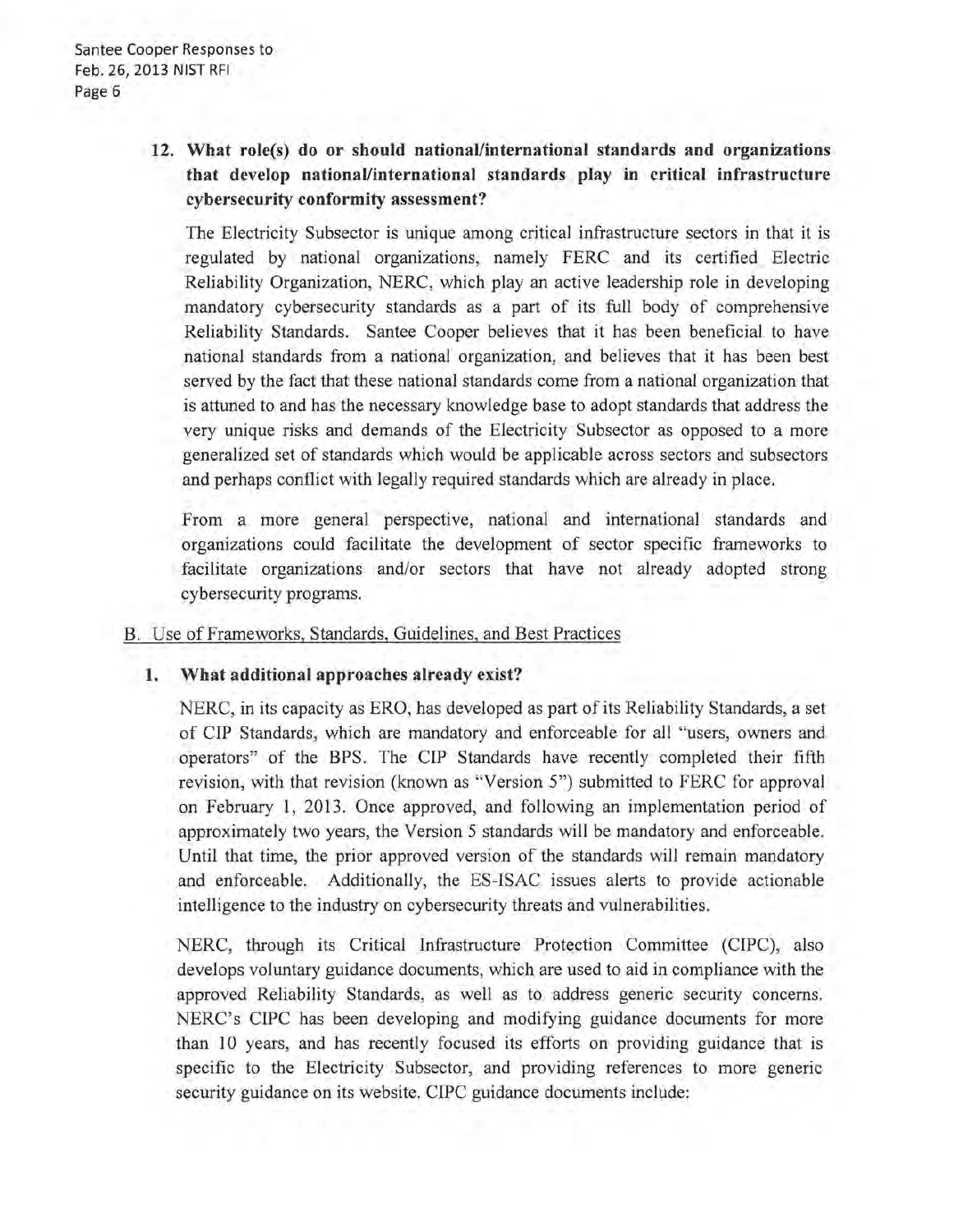- Threat and Incident Reporting
- Threat Alert System
- Physical Security
- Continuity of Business Processes and Operations Operational Functions

#### 2. Which of these approaches apply across sectors?

Many of the concepts of NERC' s Reliability Standards are and may be applicable to similar systems in other sectors.

#### 3. Which organizations use these approaches?

NERC Reliability Standards apply to all "users, owners and operators" of the BPS, which is the subset of the Electricity Subsector whose activities may impact reliability of the transmission network. As provided in Federal Power Act Section 215, the NERC Standards do not cover "facilities used in the local distribution of electric energy."

#### 4. What, if any, are the limitations of using such approaches?

Though NERC Reliability Standards apply to users, owners and operators of the BPS they do not apply to facilities used in the local distribution of electricity. However because the NERC Reliability Standards apply to a portion of Santee Cooper's system, the company applies those same cybersecurity protection across the organization, even those areas in which the Standards might not otherwise apply such as the company's Distribution SCADA system and Regional Water SCADA System.

#### 5. What, if any, modifications could make these approaches more useful?

The federal government's sharing of actionable information about the threats the electricity industry and other critical infrastructure sectors are facing in a timely fashion is critical to security efforts.

### 6. How do these approaches take into account sector-specific needs?

NERC's CIP Standards, which were developed for the use of the Electricity Subsector, were developed by the Electricity Subsector, using the technical expertise of industry stakeholders and taking into consideration the comments of interested stakeholders for use by the Electricity Subsector.

### 7. When using an existing framework, should there be a related sector-specific standards development process or voluntary program?

With regard to the Electricity Subsector, NERC Reliability Standards are already in place and are mandatory and universally applied across all relevant stakeholders within NERC's (and FERC's) jurisdiction. Because NERC Reliability Standards are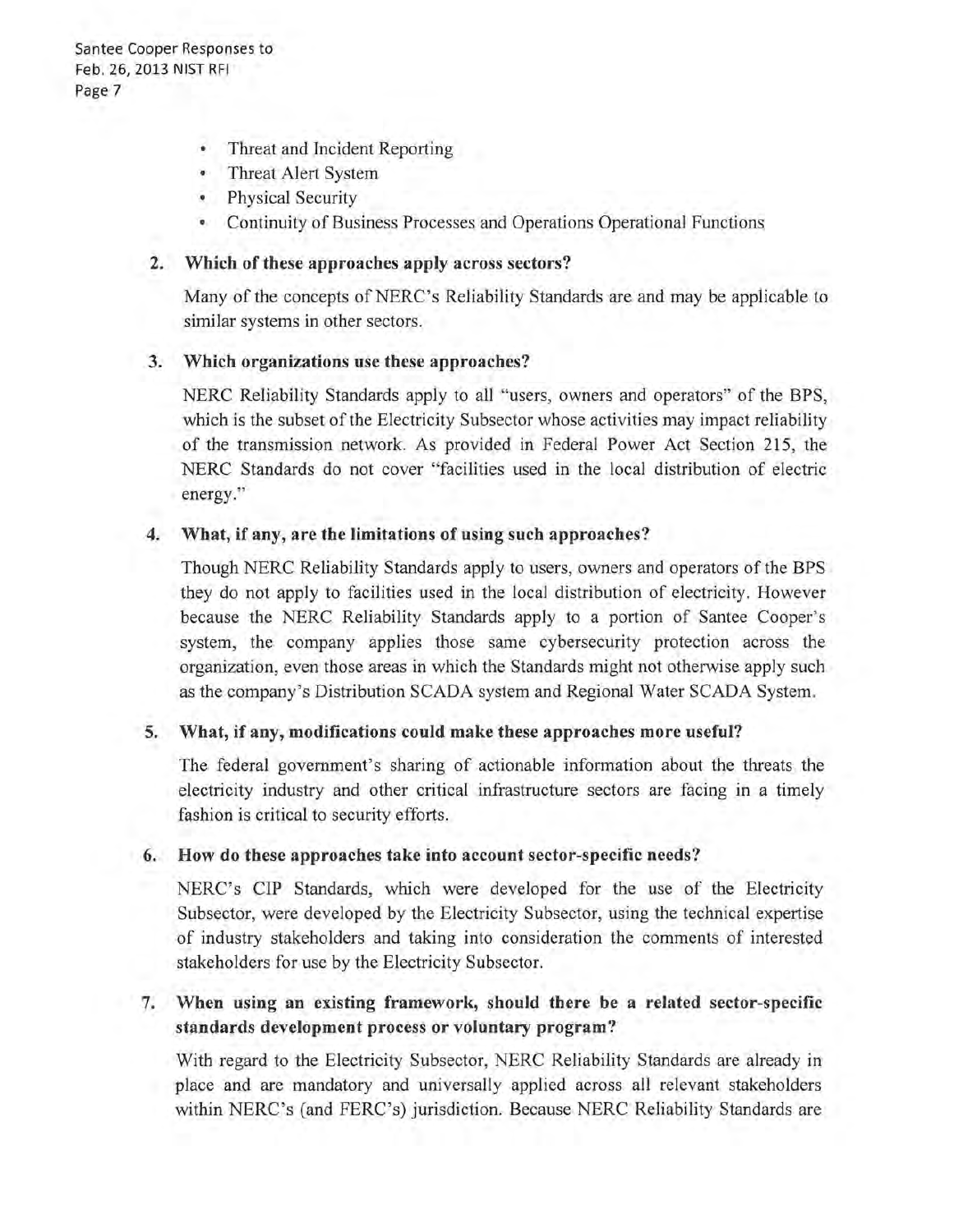mandatory and enforceable, care must be taken to avoid creation of additional standards that would conflict with the pre-existing NERC Standards.

## 8. What can the role of sector-specific agencies and related sector coordinating councils be in developing and promoting the use of these approaches?

The sector-specific agencies (SSA) can provide greater focus on distribution and restoration functions, and also work closely with Government Coordinating Council and Sector Coordinating Council to facilitate support for the ISACs.

### 9. What other outreach efforts would be helpful?

It would be helpful for the SSA and GCC/SCC to assist in developing and providing executive sponsorship for a collaborative and comprehensive outreach effort that informs sector participants on key structures, policies, priorities and approaches employed by the sector.

### C. Specific Industry Practices

### 1. Are these practices widely used throughout critical infrastructure and industry?

The nine practices listed in the RFI (see above) are widely used by Santee Cooper and are also addressed within the current set of CIP Standards. Santee Cooper employs all of the aforementioned practices in securing critical infrastructure and other corporate assets.

#### 2. How do these practices relate to existing international standards and practices?

The proposed Version 5 of NERC's CIP Standards generally cover the same subject areas as both the NIST FISMA framework and the ISA-99 Standards, along with the standards that they also reference.

### 3. Which of these practices do commenters see as being the most critical for the secure operation of critical infrastructure?

The most critical practices are those that strengthen security without impeding system reliability. If a security framework requiring compliance is put into place and that framework diminishes operability or reduces real-time data situational awareness, operations of the grid can be negatively impacted.

### 4. Are some of these practices not applicable for business or mission needs within particular sectors?

No. All of these practices are applicable to the Electricity Subsector.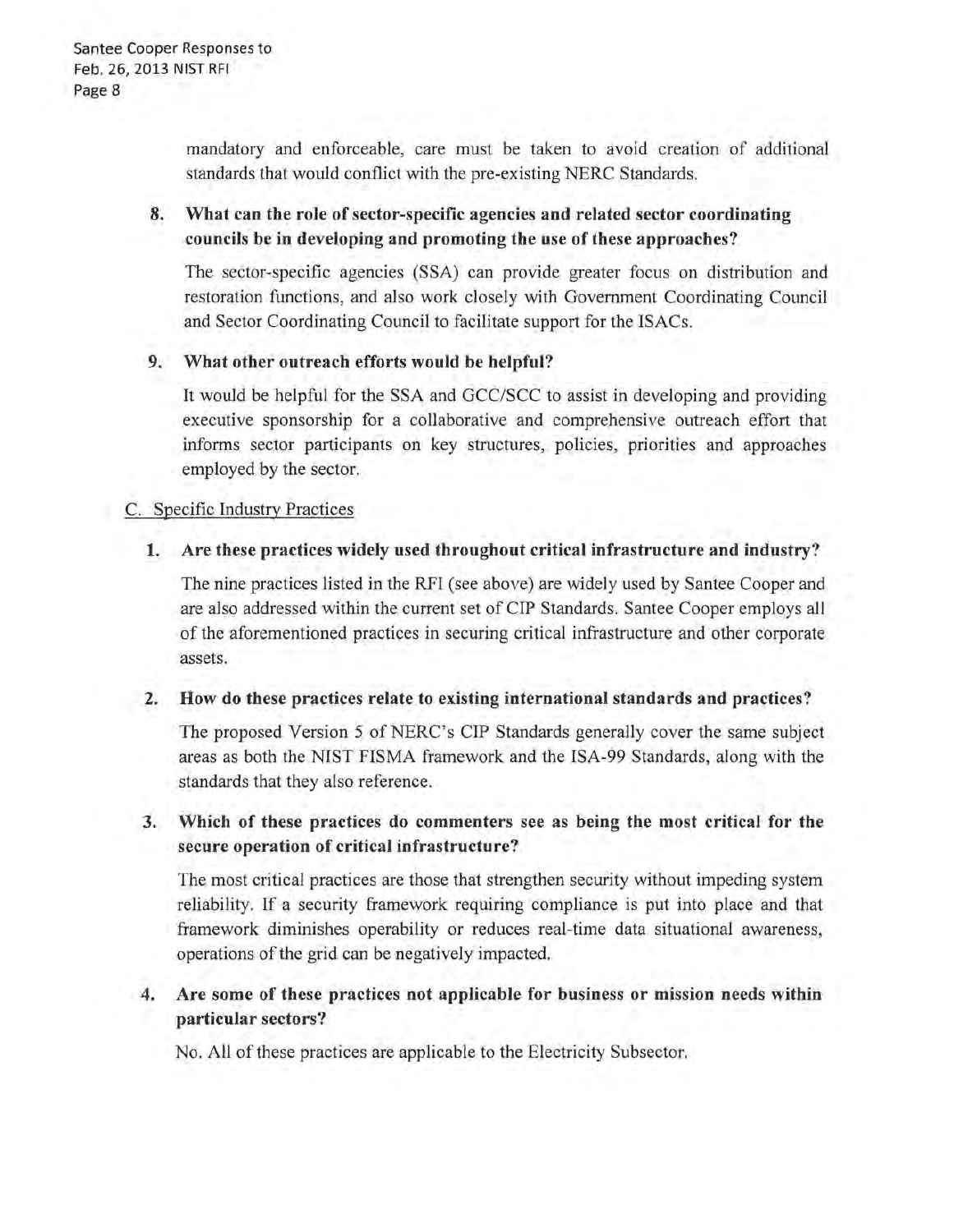#### **5. Which of these practices pose the most significant implementation challenge?**

The most significant implementation challenge at Santee Cooper is ensuring that the application of any practice does not impact the reliability of operational systems (control systems, SCADA, etc.) or compromise their protection from untrusted sources.

Another significant implementation challenge within the listed practices above is monitoring and incident detection tools and capabilities. Threat information sharing between government and industry is extremely important, but the continually evolving security threat from Advanced Persistent Threats is significant.

The use of encryption and key management on data at rest poses an implementation challenge because of the challenges that presents with regard to usability of the data, the productivity of the users, and the performance degradation to the systems.

Mission/system resiliency practices are a challenge because the cost inherent in fully resilient systems is as much as eight times the cost of a non-resilient system.

## **6. How are standards or guidelines utilized by organizations in the implementation of these practices?**

Santee Cooper is required to follow all NERC Reliability Standards, including the Critical Infrastructure Protection standards. Santee Cooper also follows voluntary guidance developed and issued by NERC and others such as NIST, International Society of Automation (ISA), International Electrotechnical Commission (IEC), and the International Organization for Standards (ISO). Additionally, Santee Cooper has created standards and guidelines to address many of these practices.

# **7. Do organizations have a methodology in place for the proper allocation of business resources to invest in, create, and maintain IT standards?**

Santee Cooper does have a methodology that takes into consideration strategic planning and regulatory compliance needs in place for the proper allocation of business resources with regard to IT standards.

### **8. Do organizations have a formal escalation process to address cybersecurity risks that suddenly increase in severity?**

Speaking specifically to Santee Cooper, we have created a "Computer Incident Response Standard/Procedure" for addressing escalations in cybersecurity risks within the organization.

Additionally, Santee Cooper complies with NERC's CIP Standards, which requires reporting for significant compliance matters to the ES-ISAC along with voluntary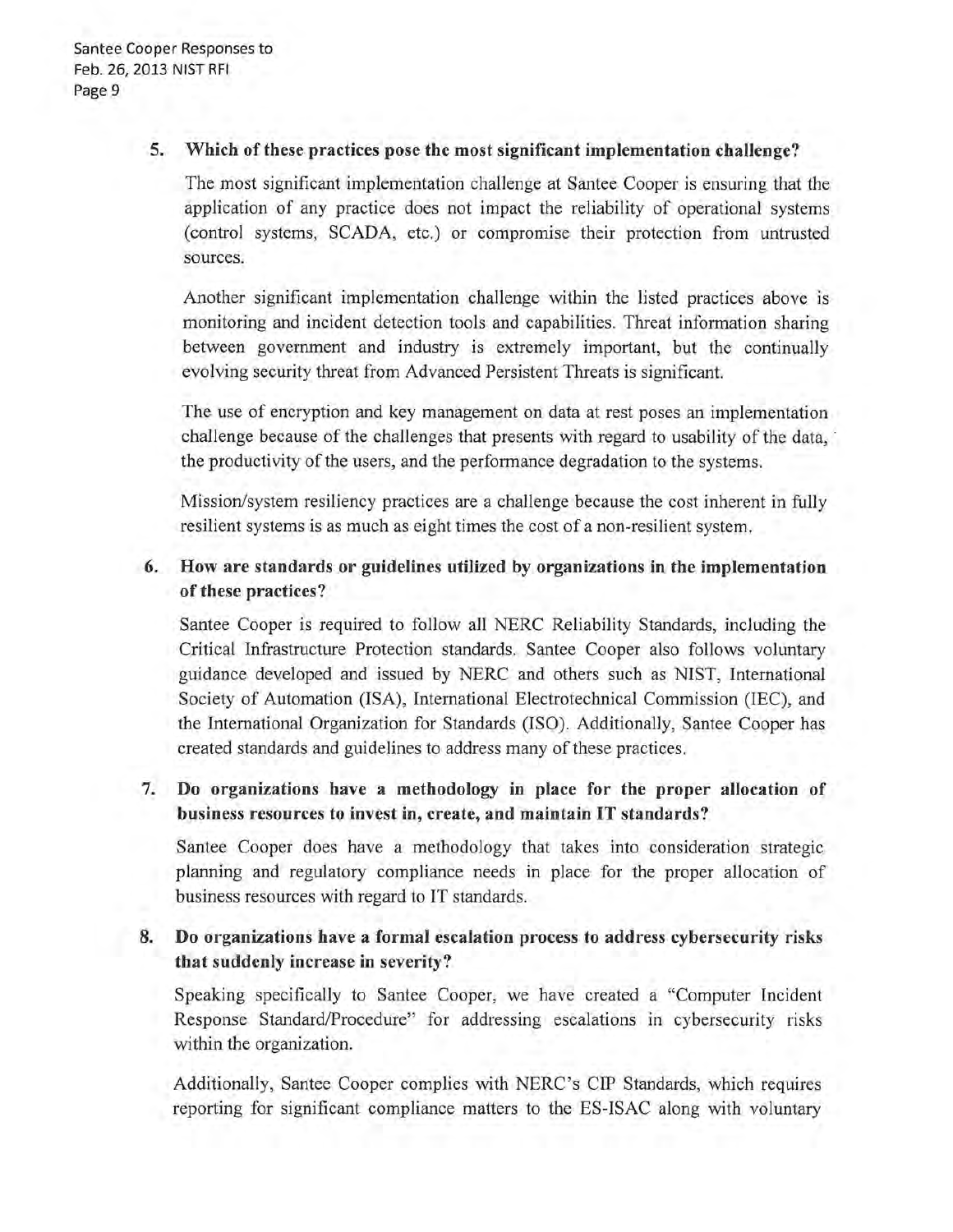non-compliance reporting. A NERC Alert System addressing such matters has been implemented and formalized across the industry for registered entities.

### 9. What risks to privacy and civil liberties do commenters perceive in the application of these practices?

Santee Cooper is mindful of the legal and regulatory issues surrounding privacy and civil liberties, which may include risks associated with sharing sensitive information regarding authorization of users accessing systems due to the fact that individuals' names are tied to the authorizations, which may raise privacy and civil liberties concerns.

# 10. What are the international implications of this Framework on your global business or in policymaking in other countries?

While Santee Cooper does not engage in global business, it is a part of the BPS in North America which spans the international border between the U.S. and Canada and that portion of the international border between the U.S. and Mexico at California and Baja California Norte. Because of the interconnected and international nature of the BPS is must operate under a common set of rules. NERC has established a consistent set of standards that can function across international boundaries, and versions of NERC's standards are now in effect in several Canadian jurisdictions.

#### 11. How should any risks to privacy and civil liberties be managed?

It may be appropriate to consider NERC's CIP Standard CIP-011 (information protection) within the proposed Version 5 of the CIP Standards, and its extension to the classification and security of all sensitive information that may exist for organizations in the Electricity Subsector.

### 12. In addition to the practices noted above, are there other core practices that should be considered for inclusion in the Framework?

The proper and regular training of personnel is a core practice that should be considered for inclusion in the Framework.